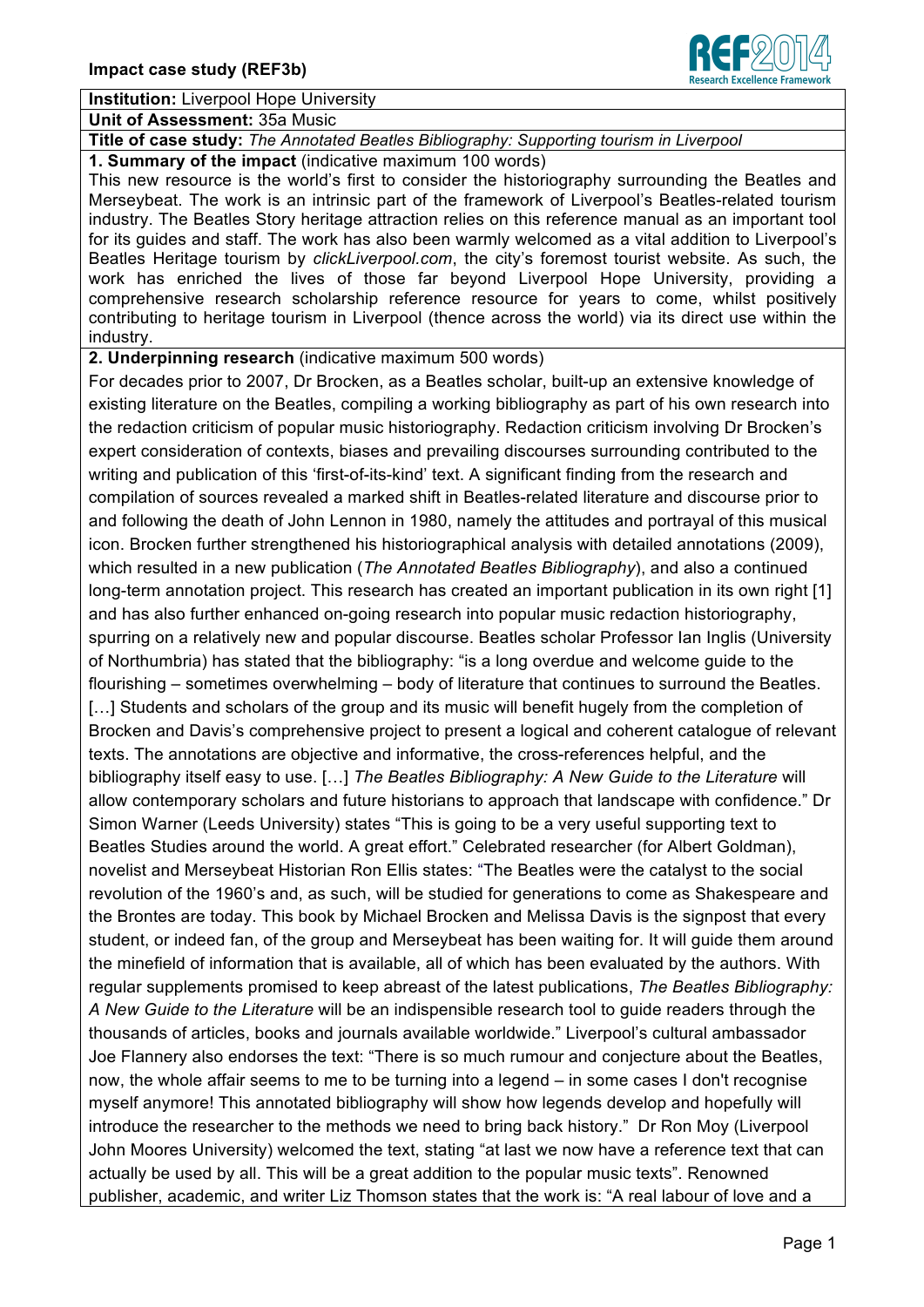

monumental piece of research."

### **Nature of the research insights which relate to the impact claimed in the case study:**

Brocken's developing research, which consisted of direct close reading, literary criticism, and extensive bibliographical compilation, was entirely unique, as before this research, an annotated bibliography did not exist. This unique annotated bibliography was therefore compiled not only with the historian's demand for accuracy, but also because there existed, a need for such a work within both the academic discipline of popular music studies and the broader fan-based contexts of Beatles historiography. The approach naturally revealed that texts concerning the group held certain historical and contextual significance in their own right (making texts unique or generic, desirable or highly collectable – or not as the case may be). Each annotation continues to place the production of all Beatles literature within social, political, and economic frames, each of which can provide important insights into authorial purpose and/or further contextual research.

This redaction-based methodology was first presented to others via previous publications such as *Other Voices* (2010) [2] and [3] 'Was It Really Like That? 'Rock Island Line' and the instabilities of causational popular music histories' (2006). A conference paper given at University of Liverpool (2007) [4] and visiting lectures such as in 2009 at University of Wolverhampton Musicology Research Seminars [5] first introduced the concept of the need for an annotated Beatles bibliography. Several broadcasts with BBC Radio Merseyside between 2009 and 2012 further disseminated the concepts. Such papers and presentations were of vital importance as a means to sustain and question the on-going research, broaden the public impact of the text, and further refine Brocken's Beatles literary knowledge of the past 20 years.

A supplement to *The Beatles Bibliography* will be published in both paper and ebook format during 2013/14. The first run of the bibliography has now sold-out in the US and the editorial board is also considering new technologies in the dissemination of the work. Further research by Dr Brocken has been integrated into the forthcoming bibliography supplement, which includes an extended essay based upon a colloquium paper delivered at the Open University London (2013), and a case study written with the Education Officer at The Beatles Story [6]. Brocken's research is to be further expanded into an ethnographic project and a music tourism conference at The Beatles Story (2014) and his new work *Beatles People, Beatles Places* (concerning the popular music heritage industry in Liverpool) is to be published by Ashgate in 2014.

**3. References to the research** (indicative maximum of six references)

[1] Brocken, Michael and Melissa Davis (2012), *The Beatles Bibliography: A New Guide to the Literature*, Manitou Springs [USA]: The Beatle Works

[2] Brocken, Michael (2010), *Other Voices*, Farnham: Ashgate

[3] Brocken, Michael, (2006), 'Was It Really Like That? 'Rock Island Line' and the instabilities of causational popular music histories' in *Popular Music History* 1 / *2 (2006), London: Equinox* [4] 2007: 'Liverpool's Performance Past: the hidden histories of parochial performance in 1930s Liverpool' at *Soundscape, Heritage & Urban Regeneration*, English Heritage/University of Liverpool 10 March

[5] 2009: VL at University of Wolverhampton Musicology Research Seminar.

[6] Shelley Ruck and Mike Brocken (2012), *The Beatles and the University*, GEM Case Studies Volume 10, ISSN 1759-6378. (GEM is Group for Education in Museums – www.gem.org.uk)

## **4. Details of the impact** (indicative maximum 750 words)

## **Tourism in Liverpool**:

The Beatles Story heritage tourist attraction uses the Bibliography as an important staff reference tool for historiographical accuracy concerning exhibitions; several independent tour guides in Liverpool use the work as a reference for veracity. The Education Officer at *The Beatles Story* states: "the bibliography is a material part of our pedagogy and an important aid to the intended outputs for The Beatles Story staff to be highly qualified in a subject specialist area [and is part of] the development of a varied learning programme which will be of direct benefit to visitors to The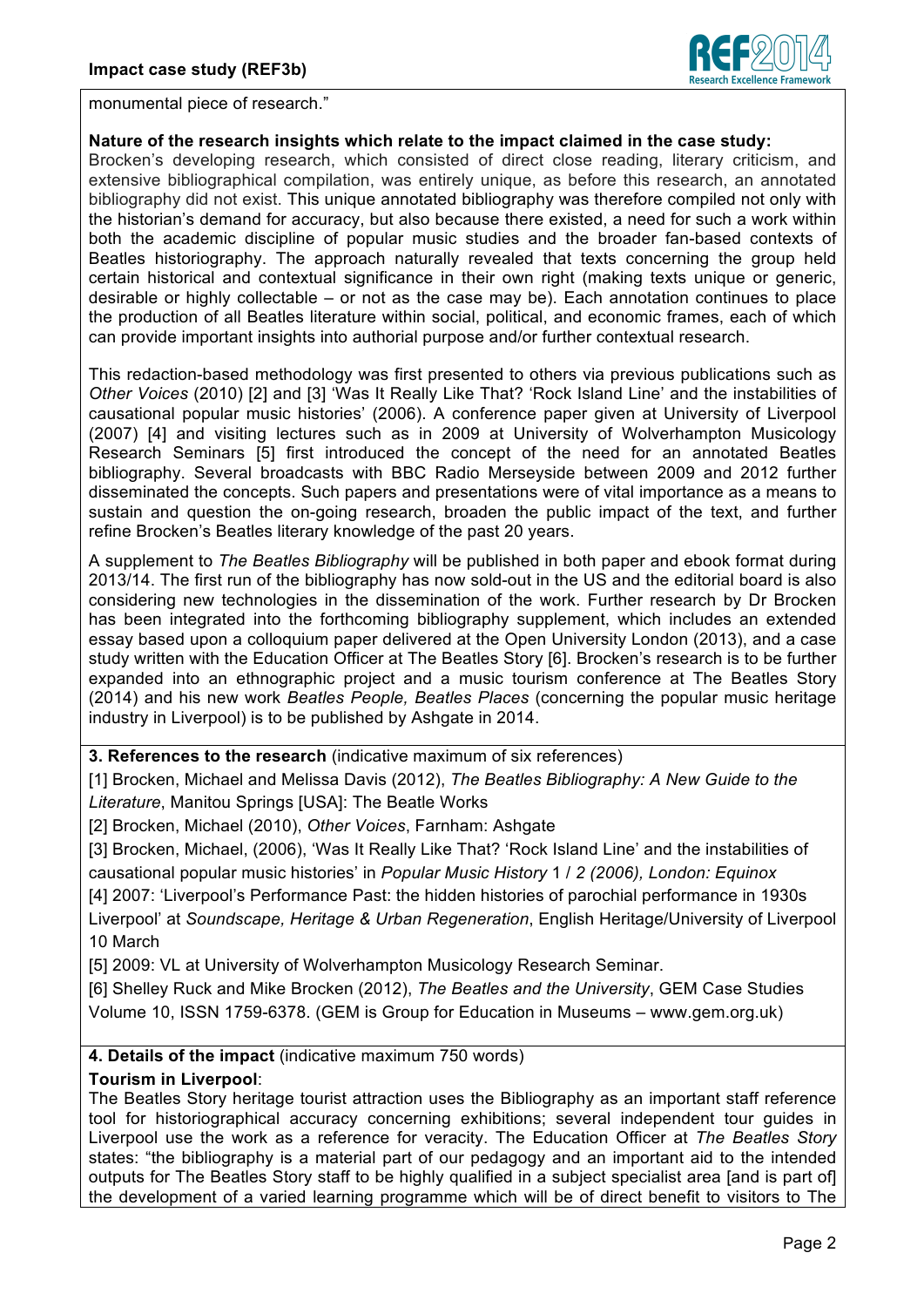

Beatles Story. The work is useful because via referencing so many texts it helps us in the Education Discovery Zone [for Primary Schools] to link into areas of the National Curriculum where the Beatles, the '60s etc is taught. Our informal methods directly link into several key stages of the National Curriculum"

The Beatles Story press release [Sept 2012] states how "in more recent years [The Beatles Story] has been extending its reach into the realms of informal education via an award winning interactive Discovery Zone. The creative curriculum at The Beatles Story allows teachers to choose how they develop studies around the Beatles, who have been long featured on the National Curriculum, and how studying the Beatles can be included in such areas as History, Music, Art, ICT, and Literacy.

### **Details of Beneficiaries:**

Primary school groups using the Discovery Zone at the The Beatles Story tourist attraction (Liverpool) between July 2012 - June 2013 (from the date of the Bibliography's publication and use within the attraction) totals approximately 8198 via 186 separate school group visits. The total number of visitors to The Beatles Story (excl. Discovery Zone) totals approximately 232,977 between July 2012-June2013. All visitors to The Beatles Story, since the adoption of the Annotated Bibliography as a key informing resource in July 2012, have benefited from the new information and knowledge accessible through the tours as a result of Dr Brocken's research.

Significant changes in professional approaches to tourism provision have taken place as a consequence of the bibliography. For example, a Liverpool-based Blue Badge guide states: "before the arrival of the bibliography I was occasionally at a loss as to which works I could recommend to visitors. This is not now the case and I use the bibliography on a daily basis. Before its arrival such provision was completely inadequate. I can honestly state that it has changed the way in which I give my tours." A Green Badge Guide in Liverpool concurs: "I was often a bit dumbfounded by what kind of books to recommend to visitors, but can point them in the right direction with the bibliography and can recommend some very specific texts by author – it's a boon and has altered the way in which I give a tour."

### **Impact and reach:**

The senior editor of *Libraries Unlimited* reviewed the bibliography in *ARBAonline, American Reference Books Annual 2013*, and *Recommended Reference Books for Small and Medium-Sized Libraries and Media Centers 2013*, stating that "this first publication from a new publisher, The Beatles Works, focusing on the music, lives, and contributions of the four members of The Beatles provides an authoritative bibliography of works published about The Beatles. [...] In over 600 pages the authors have listed nearly 3,000 entries of books, academic journal papers, special issues, and newspapers and magazine articles written by music scholars about this trailblazing band. […] Overall, this guide serves an invaluable tool for navigating through the vast amount of material written on The Beatles, from early in their careers to their relevance today. [...] It is obvious that the authors took on this project as a labor of love but also because they recognized a need in the field for a comprehensive, scholarly resource that ties all of the literature on The Beatles together for the fan as well as serious scholar."

*Record Collector magazine* reviewed the text: "The problem that RC's book pages face is that they could be filled to the brim each month with assessments of publications about the Fab Four. They are endless. This one is different, however, and does a lot of the work for the interested reader. Brocken and Davis' excellent and exhaustive effort tracks down around 3,000 written works about The Beatles – everything from academic papers to articles – and tells you exactly what they are, sometimes in considerable detail.

*Goldmine magazine (USA - circulation approx 20,000 plus web)* awarded the Bibliography five stars in Sept 2013: "[this is] a beyond thorough tome. The authors are true Beatles scholars […] a must-own."

Quote from www.clickliverpool.com: "[...] For Beatles scholars and fans who want to decide which Beatles books to read, and which to avoid, it is an investment that will pay for itself. Brocken and Davis have done the tough research work, so that you don't have to waste valuable time and money on books you do not want. It is an informative and interesting addition to the everexpanding Beatles book industry, and one that will be appreciated by anyone with more than a passing interest in The Beatles."